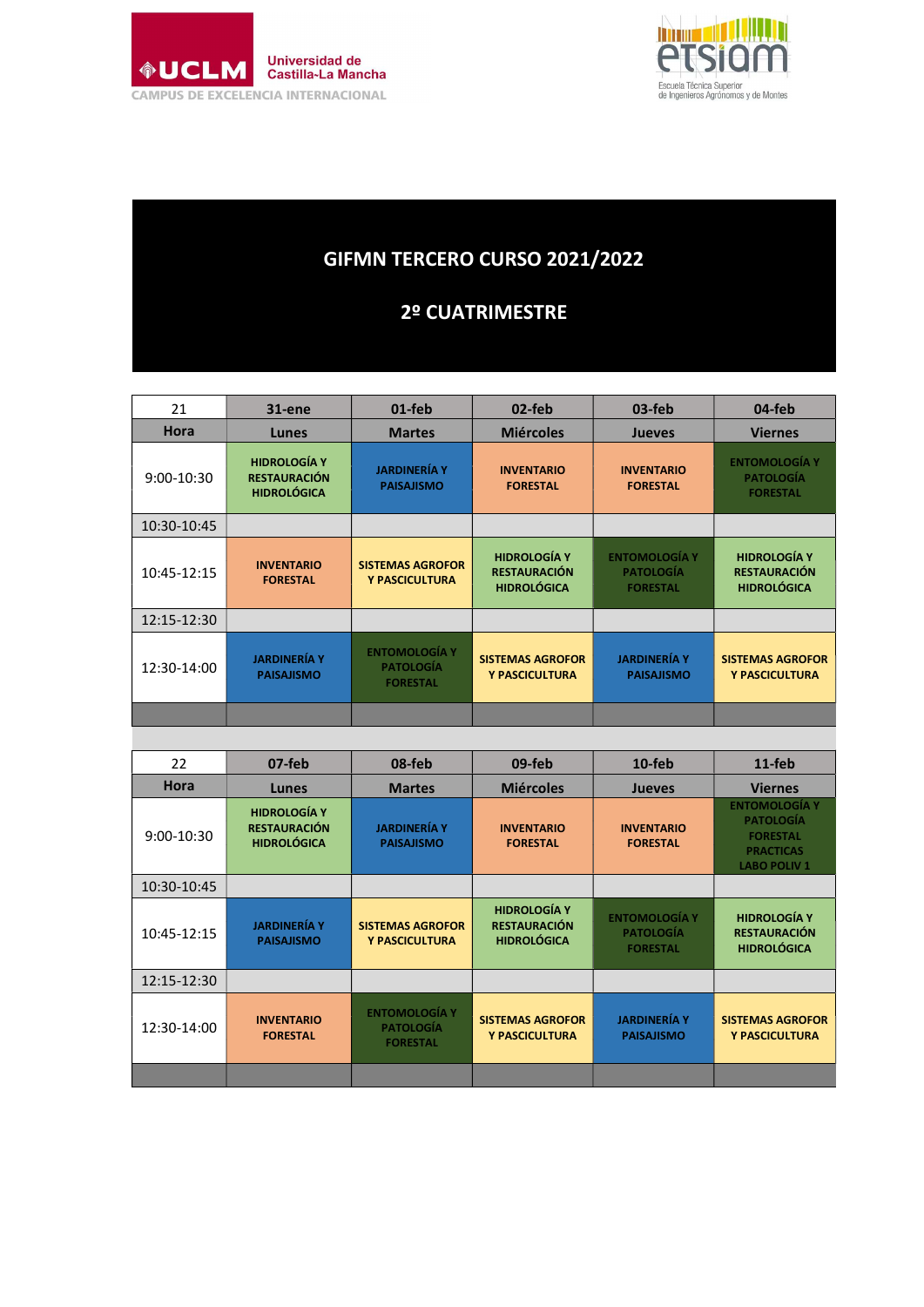

Universidad de<br>Castilla-La Mancha



| 23           | $14$ -feb                                                        | $15$ -feb                                                   | 16-feb                                                           | $17$ -feb                                                                                              | 18-feb                                                      |
|--------------|------------------------------------------------------------------|-------------------------------------------------------------|------------------------------------------------------------------|--------------------------------------------------------------------------------------------------------|-------------------------------------------------------------|
| <b>Hora</b>  | <b>Lunes</b>                                                     | <b>Martes</b>                                               | <b>Miércoles</b>                                                 | <b>Jueves</b>                                                                                          | <b>Viernes</b>                                              |
| $9:00-10:30$ | <b>HIDROLOGÍA Y</b><br><b>RESTAURACIÓN</b><br><b>HIDROLÓGICA</b> | <b>JARDINERÍA Y</b><br><b>PAISAJISMO</b>                    | <b>INVENTARIO</b><br><b>FORESTAL</b>                             | <b>HIDROLOGÍA Y</b><br><b>RESTAURACIÓN</b><br><b>HIDROLÓGICA</b>                                       | <b>ENTOMOLOGÍA Y</b><br><b>PATOLOGÍA</b><br><b>FORESTAL</b> |
| 10:30-10:45  |                                                                  |                                                             |                                                                  |                                                                                                        |                                                             |
| 10:45-12:15  | <b>INVENTARIO</b><br><b>FORESTAL</b>                             | <b>SISTEMAS AGROFOR</b><br>Y PASCICULTURA                   | <b>HIDROLOGÍA Y</b><br><b>RESTAURACIÓN</b><br><b>HIDROLÓGICA</b> | <b>ENTOMOLOGÍA Y</b><br><b>PATOLOGÍA</b><br><b>FORESTAL</b><br><b>PRACTICAS</b><br><b>LABO POLIV 1</b> | <b>JARDINERÍA Y</b><br><b>PAISAJISMO</b>                    |
| 12:15-12:30  |                                                                  |                                                             |                                                                  |                                                                                                        | <b>PRACTICAS</b>                                            |
| 12:30-14:00  | <b>ENTOMOLOGÍA Y</b><br><b>PATOLOGÍA</b><br><b>FORESTAL</b>      | <b>ENTOMOLOGÍA Y</b><br><b>PATOLOGÍA</b><br><b>FORESTAL</b> | <b>SISTEMAS AGROFOR</b><br>Y PASCICULTURA                        | <b>JARDINERÍA Y</b><br><b>PAISAJISMO</b>                                                               | <b>AULACALCULO20</b>                                        |
|              |                                                                  |                                                             |                                                                  |                                                                                                        |                                                             |

| 24          | $21$ -feb                                                        | 22-feb                                                                        | 23-feb                                                           | 24-feb                                                      | 25-feb                                                  |
|-------------|------------------------------------------------------------------|-------------------------------------------------------------------------------|------------------------------------------------------------------|-------------------------------------------------------------|---------------------------------------------------------|
| <b>Hora</b> | <b>Lunes</b>                                                     | <b>Martes</b>                                                                 | <b>Miércoles</b>                                                 | <b>Jueves</b>                                               | <b>Viernes</b>                                          |
| 9:00-10:30  | <b>HIDROLOGÍA Y</b><br><b>RESTAURACIÓN</b><br><b>HIDROLÓGICA</b> | <b>JARDINERÍA Y</b><br><b>PAISAJISMO</b><br><b>PRACTICAS</b><br>AULACALCULO20 | <b>ENTOMOLOGÍA Y</b><br><b>PATOLOGÍA</b><br><b>FORESTAL</b>      | <b>INVENTARIO</b><br><b>FORESTAL</b>                        |                                                         |
| 10:30-10:45 |                                                                  |                                                                               |                                                                  |                                                             | <b>SISTEMAS AGROFOR</b>                                 |
| 10:45-12:15 | <b>INVENTARIO</b><br><b>FORESTAL</b>                             | <b>SISTEMAS AGROFOR</b><br>Y PASCICULTURA                                     | <b>HIDROLOGÍA Y</b><br><b>RESTAURACIÓN</b><br><b>HIDROLÓGICA</b> | <b>ENTOMOLOGÍA Y</b><br><b>PATOLOGÍA</b><br><b>FORESTAL</b> | Y PASCICULTURA<br><b>PRACTICAS</b><br><b>LABO POLIV</b> |
| 12:15-12:30 |                                                                  |                                                                               |                                                                  |                                                             | 8:30h 14:30h                                            |
| 12:30-14:00 | <b>JARDINERÍA Y</b><br><b>PAISAJISMO</b>                         | <b>ENTOMOLOGÍA Y</b><br><b>PATOLOGÍA</b><br><b>FORESTAL</b>                   | <b>SISTEMAS AGROFOR</b><br><b>Y PASCICULTURA</b>                 | <b>JARDINERÍA Y</b><br><b>PAISAJISMO</b>                    |                                                         |
|             |                                                                  |                                                                               |                                                                  |                                                             |                                                         |

| 25           | 28-feb                                                           | $01$ -mar                                                                                              | 02-mar                                                           | 03-mar                                                      | 04-mar                                                                           |
|--------------|------------------------------------------------------------------|--------------------------------------------------------------------------------------------------------|------------------------------------------------------------------|-------------------------------------------------------------|----------------------------------------------------------------------------------|
| Hora         | Lunes                                                            | <b>Martes</b>                                                                                          | <b>Miércoles</b>                                                 | <b>Jueves</b>                                               | <b>Viernes</b>                                                                   |
| $9:00-10:30$ | <b>HIDROLOGÍA Y</b><br><b>RESTAURACIÓN</b><br><b>HIDROLÓGICA</b> | <b>JARDINERÍA Y</b><br><b>PAISAJISMO</b><br><b>PRACTICAS</b><br><b>AULACALCULO20</b>                   | <b>INVENTARIO</b><br><b>FORESTAL</b>                             | <b>INVENTARIO</b><br><b>FORESTAL</b>                        |                                                                                  |
| 10:30-10:45  |                                                                  |                                                                                                        |                                                                  |                                                             |                                                                                  |
| 10:45-12:15  | <b>INVENTARIO</b><br><b>FORESTAL</b>                             | <b>SISTEMAS AGROFOR</b><br>Y PASCICULTURA                                                              | <b>HIDROLOGÍA Y</b><br><b>RESTAURACIÓN</b><br><b>HIDROLÓGICA</b> | <b>ENTOMOLOGÍA Y</b><br><b>PATOLOGÍA</b><br><b>FORESTAL</b> | <b>HIDROLOGÍA Y</b><br><b>RESTAURACIÓN</b><br><b>HIDROLÓGICA</b><br><b>VIAJE</b> |
| 12:15-12:30  |                                                                  |                                                                                                        |                                                                  |                                                             |                                                                                  |
| 12:30-14:00  | <b>JARDINERÍA Y</b><br><b>PAISAJISMO</b>                         | <b>ENTOMOLOGÍA Y</b><br><b>PATOLOGÍA</b><br><b>FORESTAL</b><br><b>PRACTICAS</b><br><b>LABO POLIV 1</b> | <b>SISTEMAS AGROFOR</b><br>Y PASCICULTURA                        | <b>JARDINERÍA Y</b><br><b>PAISAJISMO</b>                    |                                                                                  |
|              |                                                                  |                                                                                                        |                                                                  |                                                             |                                                                                  |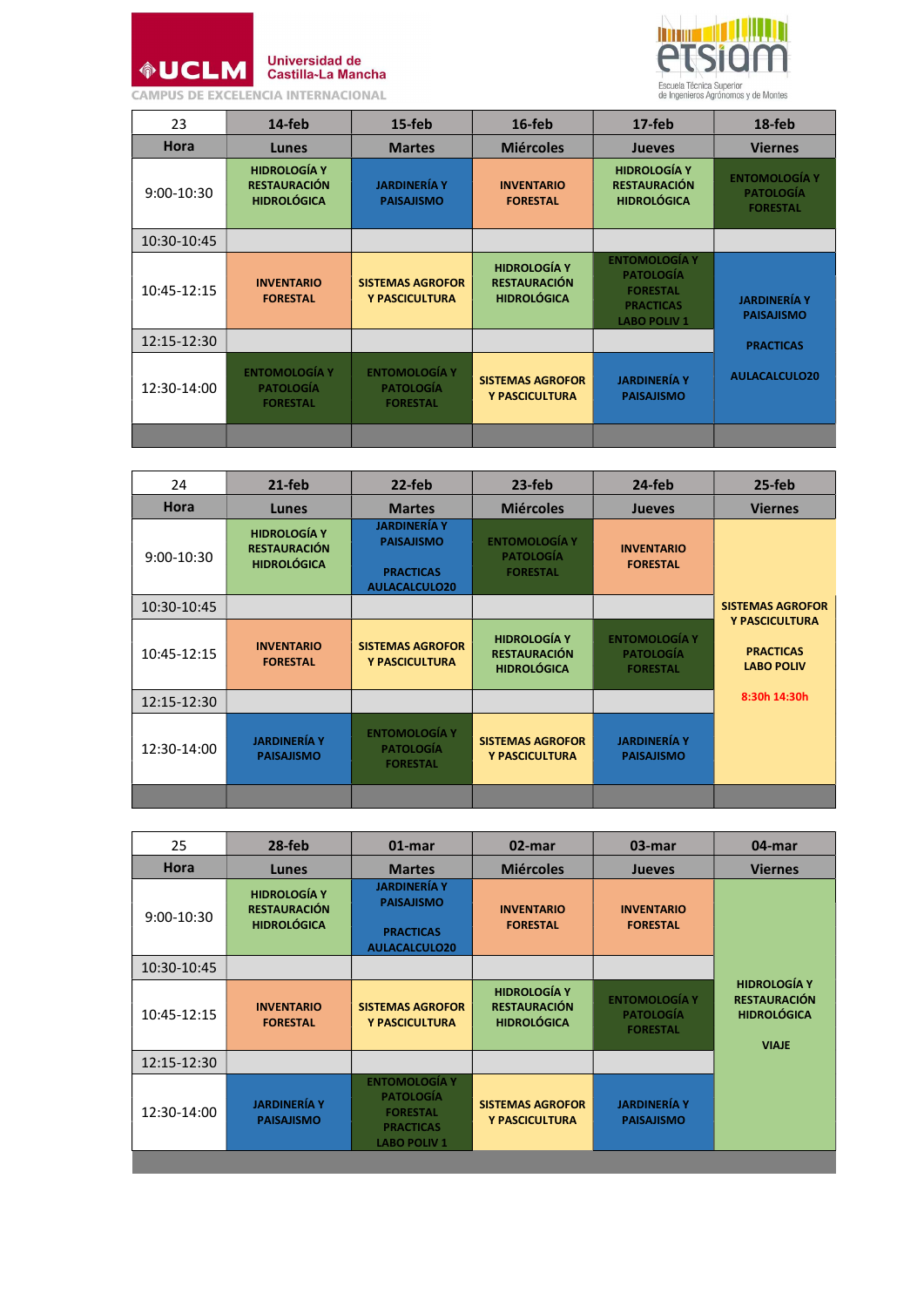



| 26          | 07-mar                                                           | 08-mar                                                                                                 | 09-mar                                                           | $10$ -mar                                                        | $11$ -mar                                                        |
|-------------|------------------------------------------------------------------|--------------------------------------------------------------------------------------------------------|------------------------------------------------------------------|------------------------------------------------------------------|------------------------------------------------------------------|
| <b>Hora</b> | <b>Lunes</b>                                                     | <b>Martes</b>                                                                                          | <b>Miércoles</b>                                                 | <b>Jueves</b>                                                    | <b>Viernes</b>                                                   |
| 9:00-10:30  | <b>HIDROLOGÍA Y</b><br><b>RESTAURACIÓN</b><br><b>HIDROLÓGICA</b> | <b>JARDINERÍA Y</b><br><b>PAISAJISMO</b><br><b>PRACTICAS</b><br><b>AULACALCULO20</b>                   | <b>INVENTARIO</b><br><b>FORESTAL</b>                             | <b>HIDROLOGÍA Y</b><br><b>RESTAURACIÓN</b><br><b>HIDROLÓGICA</b> | <b>ENTOMOLOGÍA Y</b><br><b>PATOLOGÍA</b><br><b>FORESTAL</b>      |
| 10:30-10:45 |                                                                  |                                                                                                        |                                                                  |                                                                  |                                                                  |
| 10:45-12:15 | <b>INVENTARIO</b><br><b>FORESTAL</b>                             | <b>SISTEMAS AGROFOR</b><br>Y PASCICULTURA                                                              | <b>HIDROLOGÍA Y</b><br><b>RESTAURACIÓN</b><br><b>HIDROLÓGICA</b> | <b>ENTOMOLOGÍA Y</b><br><b>PATOLOGÍA</b><br><b>FORESTAL</b>      | <b>HIDROLOGÍA Y</b><br><b>RESTAURACIÓN</b><br><b>HIDROLÓGICA</b> |
| 12:15-12:30 |                                                                  |                                                                                                        |                                                                  |                                                                  |                                                                  |
| 12:30-14:00 | <b>ENTOMOLOGÍA Y</b><br><b>PATOLOGÍA</b><br><b>FORESTAL</b>      | <b>ENTOMOLOGÍA Y</b><br><b>PATOLOGÍA</b><br><b>FORESTAL</b><br><b>PRACTICAS</b><br><b>LABO POLIV 1</b> | <b>SISTEMAS AGROFOR</b><br>Y PASCICULTURA                        | <b>SISTEMAS AGROFOR</b><br>Y PASCICULTURA                        | <b>SISTEMAS AGROFOR</b><br>Y PASCICULTURA                        |
|             |                                                                  |                                                                                                        |                                                                  |                                                                  |                                                                  |

| 27          | 14-mar                                                                                             | 15-mar                                                                      | 16-mar           | 17-mar                                                        | 18-mar                                   |
|-------------|----------------------------------------------------------------------------------------------------|-----------------------------------------------------------------------------|------------------|---------------------------------------------------------------|------------------------------------------|
| <b>Hora</b> | Lunes                                                                                              | <b>Martes</b>                                                               | <b>Miércoles</b> | <b>Jueves</b>                                                 | <b>Viernes</b>                           |
| 9:00-10:30  | <b>ENTOMOLOGÍA Y</b><br><b>PATOLOGÍA</b><br><b>FORESTAL</b><br><b>PRUEBA DE</b><br><b>PROGRESO</b> |                                                                             |                  | <b>SISTEMAS AGROFOR</b><br>Y PASCICULTURA<br><b>PRUEBA DE</b> | <b>JARDINERÍA Y</b><br><b>PAISAJISMO</b> |
| 10:30-10:45 |                                                                                                    |                                                                             |                  | <b>PROGRESO</b>                                               |                                          |
| 10:45-12:15 |                                                                                                    |                                                                             |                  | 9:00-11:30                                                    | <b>PRUEBA PROGRESO</b><br>9:00-12:30     |
| 12:15-12:30 |                                                                                                    |                                                                             |                  |                                                               |                                          |
| 12:30-14:00 |                                                                                                    |                                                                             |                  |                                                               |                                          |
| 16:00-17:30 |                                                                                                    | <b>INVENTARIO</b><br><b>FORESTAL</b><br><b>PRUEBA DE</b><br><b>PROGRESO</b> |                  |                                                               |                                          |
| 17:30-17:45 |                                                                                                    |                                                                             |                  |                                                               |                                          |
| 17:45-19:15 |                                                                                                    | 16:00-18:45                                                                 |                  |                                                               |                                          |
| 18:45-19:00 |                                                                                                    |                                                                             |                  |                                                               |                                          |
|             |                                                                                                    |                                                                             |                  |                                                               |                                          |

| $\Omega$<br>20 | <b>INN OF</b><br>лнаг  | -mar | $\sim$<br>49-шаг | $-4$ -mar $\sim$ | ·mar |
|----------------|------------------------|------|------------------|------------------|------|
|                | <b>THE R. P. LEWIS</b> |      |                  |                  |      |
|                |                        |      |                  |                  |      |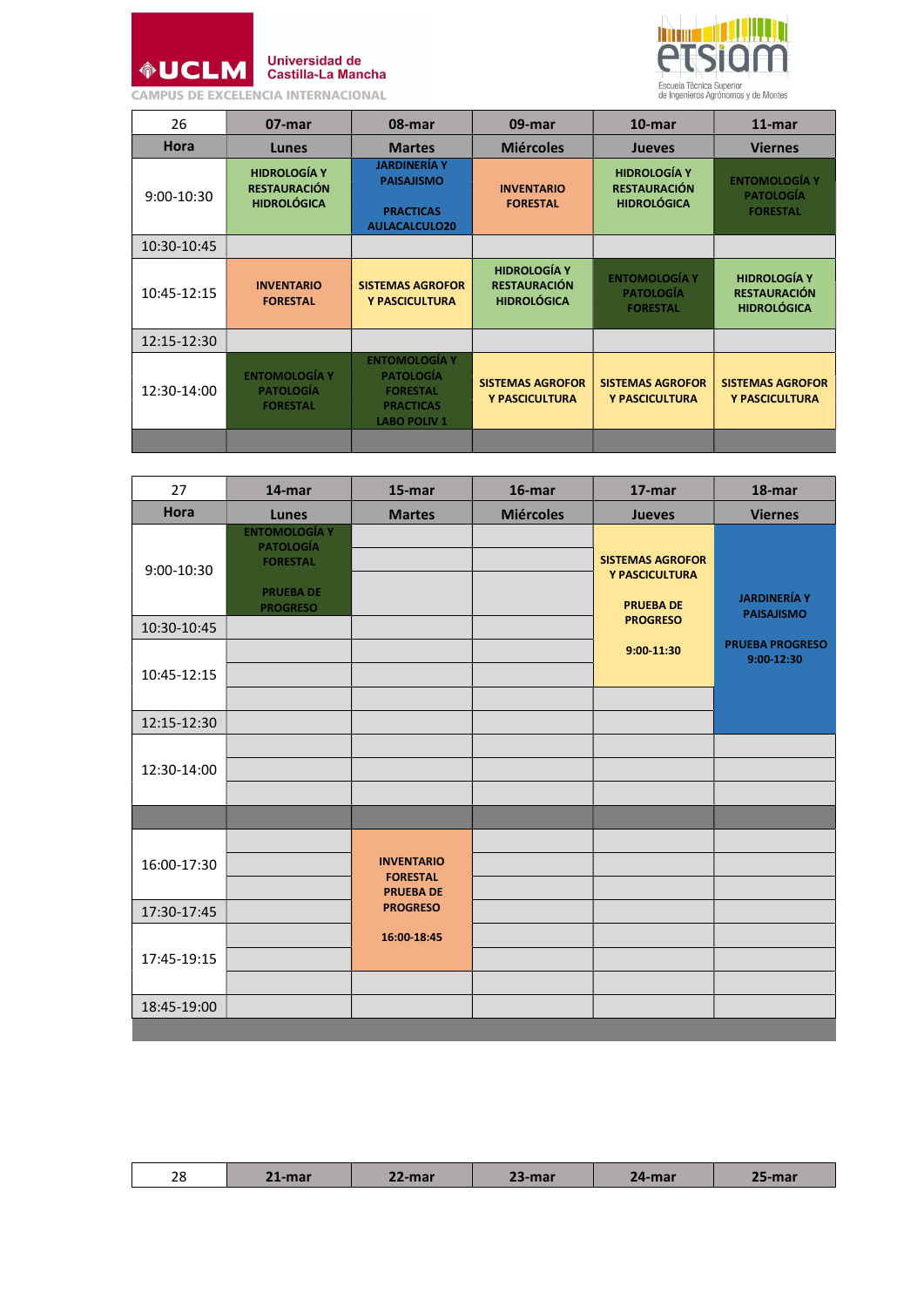

## Universidad de<br>Castilla-La Mancha



| <b>Hora</b>  | <b>Lunes</b>                                                                                          | <b>Martes</b>                                               | <b>Miércoles</b>                                                 | <b>Jueves</b>                                                    | <b>Viernes</b>    |
|--------------|-------------------------------------------------------------------------------------------------------|-------------------------------------------------------------|------------------------------------------------------------------|------------------------------------------------------------------|-------------------|
| $9:00-10:30$ | <b>HIDROLOGÍA Y</b><br><b>RESTAURACIÓN</b><br><b>HIDROLÓGICA</b>                                      | <b>JARDINERÍA Y</b><br><b>PAISAJISMO</b>                    | <b>INVENTARIO</b><br><b>FORESTAL</b>                             | <b>HIDROLOGÍA Y</b><br><b>RESTAURACIÓN</b><br><b>HIDROLÓGICA</b> | <b>INVENTARIO</b> |
| 10:30-10:45  | <b>PRUEBA PROGRESO</b>                                                                                |                                                             |                                                                  |                                                                  | <b>FORESTAL</b>   |
| 10:45-12:15  | 9:00-11:45                                                                                            | <b>SISTEMAS AGROFOR</b><br>Y PASCICULTURA                   | <b>HIDROLOGÍA Y</b><br><b>RESTAURACIÓN</b><br><b>HIDROLÓGICA</b> | <b>ENTOMOLOGÍA Y</b><br><b>PATOLOGÍA</b><br><b>FORESTAL</b>      | <b>PRACTICA</b>   |
| 12:15-12:30  |                                                                                                       |                                                             |                                                                  |                                                                  |                   |
| 12:30-14:00  | <b>ENTOMOLOGÍA Y</b><br><b>PATOLOGÍA</b><br><b>FORESTAL</b><br><b>PRACTICAS</b><br><b>LABO POLIV1</b> | <b>ENTOMOLOGÍA Y</b><br><b>PATOLOGÍA</b><br><b>FORESTAL</b> | <b>SISTEMAS AGROFOR</b><br>Y PASCICULTURA                        | <b>SISTEMAS AGROFOR</b><br>Y PASCICULTURA                        |                   |
|              |                                                                                                       |                                                             |                                                                  |                                                                  |                   |

| 29           | 28-mar                                                           | 29-mar                                                      | 30-mar                                                           | 31-mar                                                                                                 | $01$ -abr                                                   |
|--------------|------------------------------------------------------------------|-------------------------------------------------------------|------------------------------------------------------------------|--------------------------------------------------------------------------------------------------------|-------------------------------------------------------------|
| <b>Hora</b>  | Lunes                                                            | <b>Martes</b>                                               | <b>Miércoles</b>                                                 | <b>Jueves</b>                                                                                          | <b>Viernes</b>                                              |
| $9:00-10:30$ | <b>HIDROLOGÍA Y</b><br><b>RESTAURACIÓN</b><br><b>HIDROLÓGICA</b> | <b>JARDINERÍA Y</b><br><b>PAISAJISMO</b>                    | <b>INVENTARIO</b><br><b>FORESTAL</b>                             | <b>INVENTARIO</b><br><b>FORESTAL</b>                                                                   | <b>ENTOMOLOGÍA Y</b><br><b>PATOLOGÍA</b><br><b>FORESTAL</b> |
| 10:30-10:45  |                                                                  |                                                             |                                                                  |                                                                                                        |                                                             |
| 10:45-12:15  | <b>INVENTARIO</b><br><b>FORESTAL</b>                             | <b>SISTEMAS AGROFOR</b><br>Y PASCICULTURA                   | <b>HIDROLOGÍA Y</b><br><b>RESTAURACIÓN</b><br><b>HIDROLÓGICA</b> | <b>ENTOMOLOGÍA Y</b><br><b>PATOLOGÍA</b><br><b>FORESTAL</b><br><b>PRACTICAS</b><br><b>LABO POLIV 1</b> | <b>JARDINERÍA Y</b><br><b>PAISAJISMO</b>                    |
| 12:15-12:30  |                                                                  |                                                             |                                                                  |                                                                                                        |                                                             |
| 12:30-14:00  | <b>JARDINERÍA Y</b><br><b>PAISAJISMO</b>                         | <b>ENTOMOLOGÍA Y</b><br><b>PATOLOGÍA</b><br><b>FORESTAL</b> | <b>SISTEMAS AGROFOR</b><br>Y PASCICULTURA                        | <b>JARDINERÍA Y</b><br><b>PAISAJISMO</b>                                                               | <b>PRACTICAS</b><br>AULACALCULO20                           |
|              |                                                                  |                                                             |                                                                  |                                                                                                        |                                                             |

| 30          | 04-abr                                                           | 05-abr                                                      | 06-abr                                                           | 07-abr                                                                                                 | 08-abr                                                      |
|-------------|------------------------------------------------------------------|-------------------------------------------------------------|------------------------------------------------------------------|--------------------------------------------------------------------------------------------------------|-------------------------------------------------------------|
| <b>Hora</b> | Lunes                                                            | <b>Martes</b>                                               | <b>Miércoles</b>                                                 | <b>Jueves</b>                                                                                          | <b>Viernes</b>                                              |
| 9:00-10:30  | <b>HIDROLOGÍA Y</b><br><b>RESTAURACIÓN</b><br><b>HIDROLÓGICA</b> | <b>JARDINERÍA Y</b><br><b>PAISAJISMO</b>                    | <b>INVENTARIO</b><br><b>FORESTAL</b>                             | <b>INVENTARIO</b><br><b>FORESTAL</b>                                                                   | <b>ENTOMOLOGÍA Y</b><br><b>PATOLOGÍA</b><br><b>FORESTAL</b> |
| 10:30-10:45 |                                                                  |                                                             |                                                                  |                                                                                                        |                                                             |
| 10:45-12:15 | <b>INVENTARIO</b><br><b>FORESTAL</b>                             | <b>SISTEMAS AGROFOR</b><br>Y PASCICULTURA                   | <b>HIDROLOGÍA Y</b><br><b>RESTAURACIÓN</b><br><b>HIDROLÓGICA</b> | <b>ENTOMOLOGÍA Y</b><br><b>PATOLOGÍA</b><br><b>FORESTAL</b><br><b>PRACTICAS</b><br><b>LABO POLIV 1</b> |                                                             |
| 12:15-12:30 |                                                                  |                                                             |                                                                  |                                                                                                        |                                                             |
| 12:30-14:00 | <b>JARDINERÍA Y</b><br><b>PAISAJISMO</b>                         | <b>ENTOMOLOGÍA Y</b><br><b>PATOLOGÍA</b><br><b>FORESTAL</b> | <b>SISTEMAS AGROFOR</b><br>Y PASCICULTURA                        | <b>JARDINERÍA Y</b><br><b>PAISAJISMO</b>                                                               |                                                             |
|             |                                                                  |                                                             |                                                                  |                                                                                                        |                                                             |

| 24<br>14-abr<br>$\rightarrow$ -abr $\rightarrow$<br>!-abi<br>-apr<br>--<br>--- |
|--------------------------------------------------------------------------------|
|--------------------------------------------------------------------------------|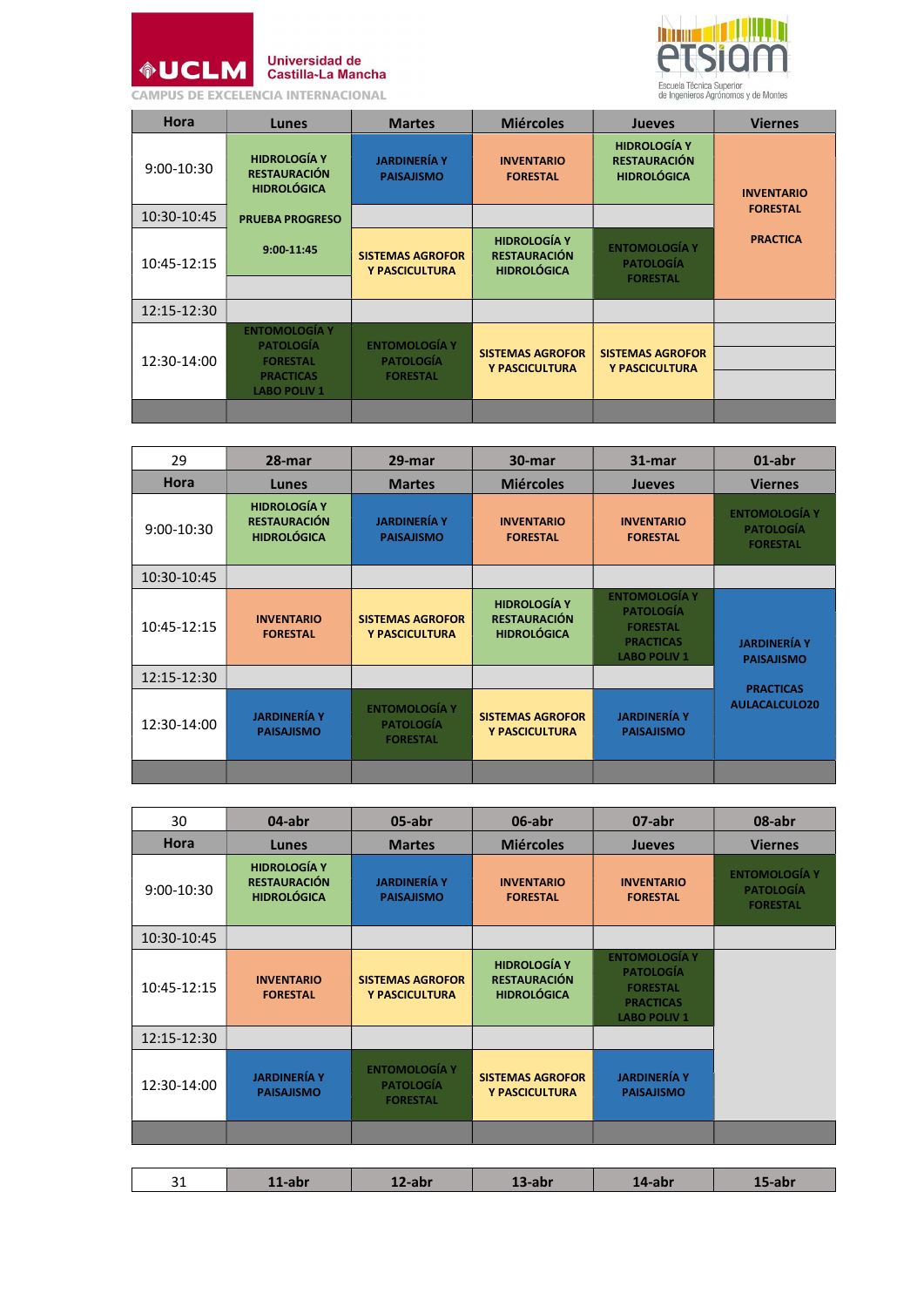



|  |  | CAMPUS DE EXCELENCIA INTERNACIONAL |
|--|--|------------------------------------|
|--|--|------------------------------------|

| Hora | Lunes <sup>,</sup> | <b>Martes</b> | <b>Miércoles</b> | <b>Jueves</b> | <b>Viernes</b> |
|------|--------------------|---------------|------------------|---------------|----------------|
|      |                    |               |                  |               |                |

| 32          | 18-abr | 19-abr               | 20-abr            | $21$ -abr                                                               | 22-abr                                                                    |
|-------------|--------|----------------------|-------------------|-------------------------------------------------------------------------|---------------------------------------------------------------------------|
| Hora        | Lunes  | <b>Martes</b>        | <b>Miércoles</b>  | <b>Jueves</b>                                                           | <b>Viernes</b>                                                            |
| 9:00-10:30  |        | <b>JARDINERÍA Y</b>  | <b>INVENTARIO</b> |                                                                         |                                                                           |
| 10:30-10:45 |        | <b>PAISAJISMO</b>    | <b>FORESTAL</b>   |                                                                         |                                                                           |
|             |        | <b>PRACTICAS</b>     | <b>PRACTICAS</b>  |                                                                         |                                                                           |
| 10:45-12:15 |        | <b>AULACALCULO20</b> |                   |                                                                         |                                                                           |
|             |        | 9:00-13:00           |                   | <b>HIDROLOGÍA Y</b>                                                     | <b>HIDROLOGÍA Y</b>                                                       |
| 12:15-12:30 |        |                      |                   | <b>RESTAURACIÓN</b>                                                     | <b>RESTAURACIÓN</b>                                                       |
| 12:30-14:00 |        |                      |                   | <b>HIDROLÓGICA</b><br>$+$<br><b>ENTOMOLOGÍA</b><br>$\ddot{\phantom{1}}$ | <b>HIDROLÓGICA</b><br>$\pm$<br><b>ENTOMOLOGÍA</b><br>$\ddot{\phantom{1}}$ |
|             |        |                      |                   | <b>SISTEMAS AGROFOR</b><br>Y PASCICULTURA                               | <b>SISTEMAS AGROFOR</b><br>Y PASCICULTURA                                 |
| 16:00-17:30 |        |                      |                   | <b>VIAJE</b>                                                            | <b>VIAJE</b>                                                              |
| 17:30-17:45 |        |                      |                   |                                                                         |                                                                           |
| 17:45-19:15 |        |                      |                   |                                                                         |                                                                           |
| 19:15-19:30 |        |                      |                   |                                                                         |                                                                           |
|             |        |                      |                   |                                                                         |                                                                           |

| 33          | $25$ -abr                                                        | $26$ -abr                                                   | 27-abr                                                           | 28-abr                                                       | 29-abr                                             |
|-------------|------------------------------------------------------------------|-------------------------------------------------------------|------------------------------------------------------------------|--------------------------------------------------------------|----------------------------------------------------|
| <b>Hora</b> | Lunes                                                            | <b>Martes</b>                                               | <b>Miércoles</b>                                                 | <b>Jueves</b>                                                | <b>Viernes</b>                                     |
| 9:00-10:30  | <b>HIDROLOGÍA Y</b><br><b>RESTAURACIÓN</b><br><b>HIDROLÓGICA</b> | <b>JARDINERÍA Y</b><br><b>PAISAJISMO</b>                    | <b>INVENTARIO</b><br><b>FORESTAL</b>                             | <b>INVENTARIO</b><br><b>FORESTAL</b>                         |                                                    |
| 10:30-10:45 |                                                                  |                                                             |                                                                  |                                                              | <b>ENTOMOLOGÍA Y</b><br><b>PATOLOGÍA</b>           |
| 10:45-12:15 | <b>INVENTARIO</b><br><b>FORESTAL</b>                             | <b>SISTEMAS AGROFOR</b><br>Y PASCICULTURA                   | <b>HIDROLOGÍA Y</b><br><b>RESTAURACIÓN</b><br><b>HIDROLÓGICA</b> | <b>ENTOMOLOGÍA Y</b><br><b>PATOLOGÍA</b><br><b>FORESTAL</b>  | <b>FORESTAL</b><br><b>PRACTICAS</b>                |
| 12:15-12:30 |                                                                  |                                                             |                                                                  |                                                              | <b>CAMPO PRACTICAS</b><br><b>CTRA PEÑAS KM 3,2</b> |
| 12:30-14:00 | <b>JARDINERÍA Y</b><br><b>PAISAJISMO</b>                         | <b>ENTOMOLOGÍA Y</b><br><b>PATOLOGÍA</b><br><b>FORESTAL</b> | <b>SISTEMAS AGROFOR</b><br><b>Y PASCICULTURA</b>                 | <b>JARDINERÍA Y</b><br><b>PAISAJISMO</b><br><b>PRACTICAS</b> |                                                    |
|             |                                                                  |                                                             |                                                                  |                                                              |                                                    |

| 34   | $02$ -may    | $03$ -may     | $04$ -may        | $05$ -may | 06-may         |
|------|--------------|---------------|------------------|-----------|----------------|
| Hora | <b>Lunes</b> | <b>Martes</b> | <b>Miércoles</b> | Jueves    | <b>Viernes</b> |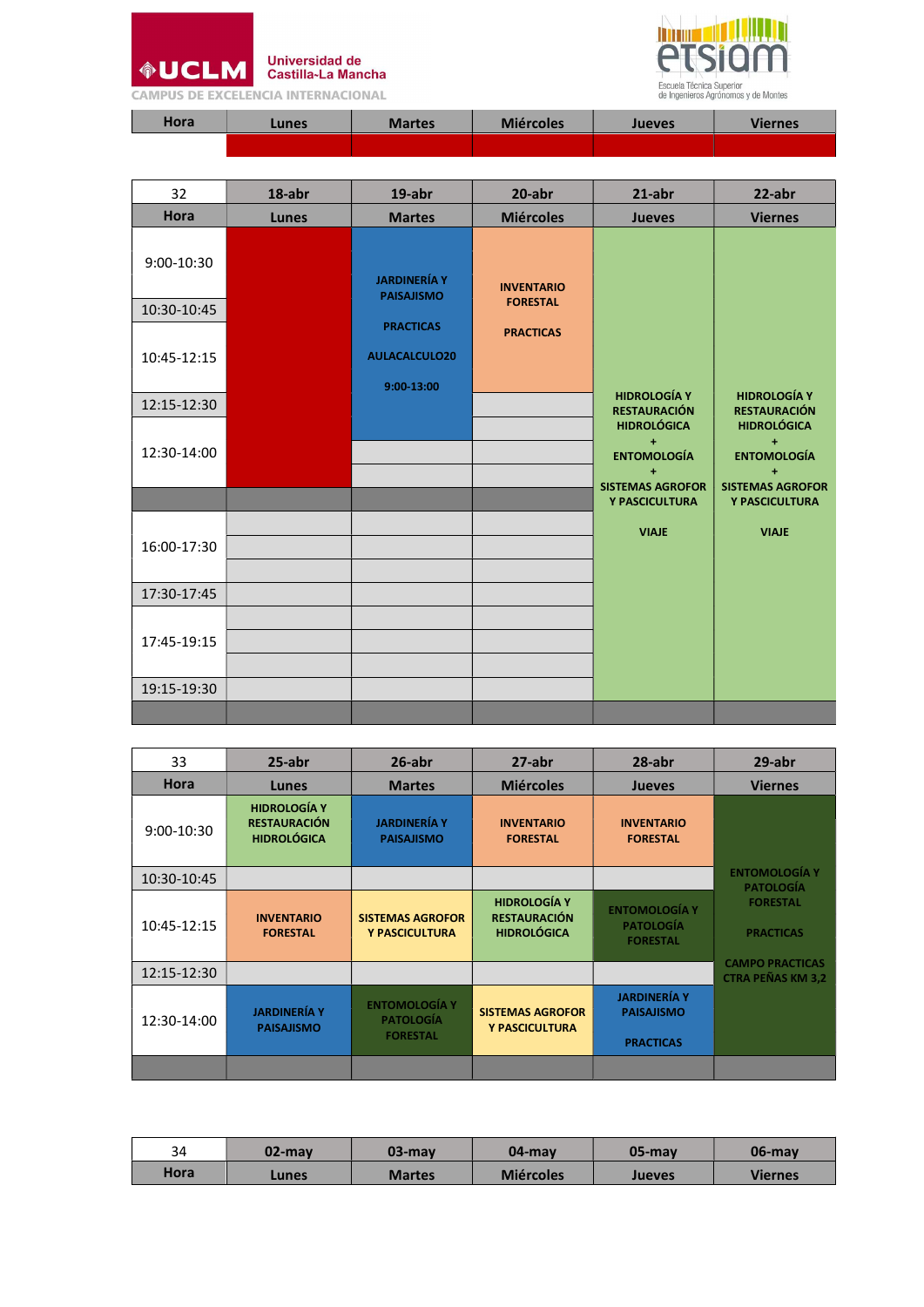



| 9:00-10:30  | <b>HIDROLOGÍA Y</b><br><b>RESTAURACIÓN</b><br><b>HIDROLÓGICA</b> | <b>JARDINERÍA Y</b><br><b>PAISAJISMO</b>                    | <b>INVENTARIO</b><br><b>FORESTAL</b>                             |                                                                          | <b>ENTOMOLOGÍA Y</b><br><b>PATOLOGÍA</b><br><b>FORESTAL</b>      |
|-------------|------------------------------------------------------------------|-------------------------------------------------------------|------------------------------------------------------------------|--------------------------------------------------------------------------|------------------------------------------------------------------|
| 10:30-10:45 |                                                                  |                                                             |                                                                  | <b>JARDINERÍA Y</b>                                                      |                                                                  |
| 10:45-12:15 | <b>INVENTARIO</b><br><b>FORESTAL</b>                             | <b>SISTEMAS AGROFOR</b><br>Y PASCICULTURA                   | <b>HIDROLOGÍA Y</b><br><b>RESTAURACIÓN</b><br><b>HIDROLÓGICA</b> | <b>PAISAJISMO</b><br><b>PRACTICAS</b>                                    | <b>HIDROLOGÍA Y</b><br><b>RESTAURACIÓN</b><br><b>HIDROLÓGICA</b> |
| 12:15-12:30 |                                                                  |                                                             |                                                                  | AULACALCULO20                                                            |                                                                  |
| 12:30-14:00 | <b>JARDINERÍA Y</b><br><b>PAISAJISMO</b>                         | <b>ENTOMOLOGÍA Y</b><br><b>PATOLOGÍA</b><br><b>FORESTAL</b> | <b>SISTEMAS AGROFOR</b><br>Y PASCICULTURA                        |                                                                          | <b>SISTEMAS AGROFOR</b><br>Y PASCICULTURA                        |
|             |                                                                  |                                                             |                                                                  |                                                                          |                                                                  |
| 16:00-17:30 |                                                                  |                                                             |                                                                  |                                                                          |                                                                  |
| 17:30-17:45 |                                                                  |                                                             |                                                                  |                                                                          |                                                                  |
| 17:45-19:15 |                                                                  |                                                             |                                                                  | <b>INVENTARIO</b><br><b>FORESTAL</b><br><b>PRACTICAS 16:00-</b><br>20:00 |                                                                  |
| 19:15-19:30 |                                                                  |                                                             |                                                                  |                                                                          |                                                                  |
| 19:30-21:00 |                                                                  |                                                             |                                                                  |                                                                          |                                                                  |
|             |                                                                  |                                                             |                                                                  |                                                                          |                                                                  |
|             |                                                                  |                                                             |                                                                  |                                                                          |                                                                  |

| 35           | $09$ -may                                                        | $10$ -may                                                   | $11$ -may                                                        | $12$ -may                                                                       | $13$ -may      |
|--------------|------------------------------------------------------------------|-------------------------------------------------------------|------------------------------------------------------------------|---------------------------------------------------------------------------------|----------------|
| <b>Hora</b>  | <b>Lunes</b>                                                     | <b>Martes</b>                                               | <b>Miércoles</b>                                                 | <b>Jueves</b>                                                                   | <b>Viernes</b> |
| $9:00-10:30$ | <b>HIDROLOGÍA Y</b><br><b>RESTAURACIÓN</b><br><b>HIDROLÓGICA</b> | <b>JARDINERÍA Y</b><br><b>PAISAJISMO</b>                    | <b>INVENTARIO</b><br><b>FORESTAL</b>                             | <b>INVENTARIO</b><br><b>FORESTAL</b>                                            |                |
| 10:30-10:45  |                                                                  |                                                             |                                                                  |                                                                                 |                |
| 10:45-12:15  | <b>INVENTARIO</b><br><b>FORESTAL</b>                             | <b>SISTEMAS AGROFOR</b><br>Y PASCICULTURA                   | <b>HIDROLOGÍA Y</b><br><b>RESTAURACIÓN</b><br><b>HIDROLÓGICA</b> | <b>ENTOMOLOGÍA Y</b><br><b>PATOLOGÍA</b><br><b>FORESTAL</b><br><b>PRACTICAS</b> |                |
| 12:15-12:30  |                                                                  |                                                             |                                                                  |                                                                                 |                |
| 12:30-14:00  | <b>JARDINERÍA Y</b><br><b>PAISAJISMO</b>                         | <b>ENTOMOLOGÍA Y</b><br><b>PATOLOGÍA</b><br><b>FORESTAL</b> | <b>SISTEMAS AGROFOR</b><br>Y PASCICULTURA                        | <b>JARDINERÍA Y</b><br><b>PAISAJISMO</b><br><b>PRACTICAS</b>                    |                |
|              |                                                                  |                                                             |                                                                  |                                                                                 |                |

| 36           | $16$ -may                                 | $17$ -may     | $18 - max$        | $19$ -mav     | $20$ -may                                  |
|--------------|-------------------------------------------|---------------|-------------------|---------------|--------------------------------------------|
| Hora         | Lunes                                     | <b>Martes</b> | <b>Miércoles</b>  | <b>Jueves</b> | <b>Viernes</b>                             |
|              | <b>SISTEMAS AGROFOR</b><br>Y PASCICULTURA |               | <b>INVENTARIO</b> |               | <b>HIDROLOGÍA Y</b><br><b>RESTAURACIÓN</b> |
| $9:00-10:30$ |                                           |               | <b>FORESTAL</b>   |               | <b>HIDROLÓGICA</b>                         |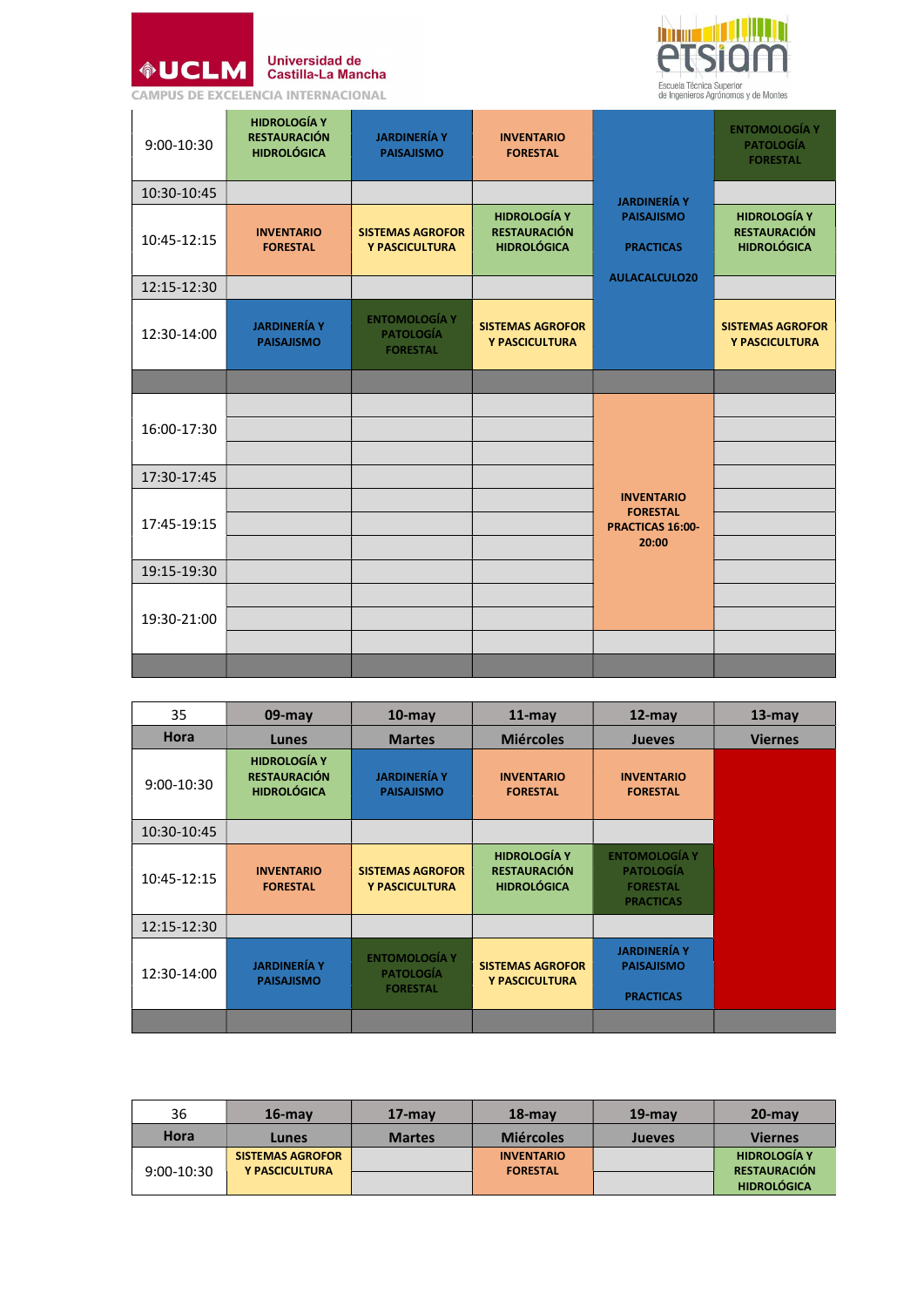

Universidad de<br>Castilla-La Mancha



| 10:30-10:45<br>10:45-12:15 | <b>PRUEBA DE</b><br><b>PROGRESO</b><br>9:00-11:30 | <b>PRUEBA DE</b><br><b>PROGRESO</b><br>9:00-11:45 | <b>PRUEBA DE</b><br><b>PROGRESO</b><br>9:00-11:30 |
|----------------------------|---------------------------------------------------|---------------------------------------------------|---------------------------------------------------|
| 12:15-12:30                |                                                   |                                                   |                                                   |
|                            |                                                   |                                                   |                                                   |

| 37          | $23 - may$                                             | $24$ -may     | $25 - may$                                                  | $26$ -may     | $27 - may$     |
|-------------|--------------------------------------------------------|---------------|-------------------------------------------------------------|---------------|----------------|
| Hora        | Lunes                                                  | <b>Martes</b> | <b>Miércoles</b>                                            | <b>Jueves</b> | <b>Viernes</b> |
| 12:15-12:30 | <b>JARDINERÍA Y</b><br><b>PAISAJISMO</b>               |               | <b>ENTOMOLOGÍA Y</b><br><b>PATOLOGÍA</b><br><b>FORESTAL</b> |               |                |
| 12:30-14:00 | <b>CONVOCATORIA</b><br><b>ORDINARIA</b><br>12:00-15:00 |               | <b>CONVOCATORIA</b><br><b>ORDINARIA</b><br>12:00-15:00      |               |                |
|             |                                                        |               |                                                             |               |                |

| 38          | $30$ -may | $31 -$ may    | $01$ -jun        | 02-jun                                                                               | 03-jun         |
|-------------|-----------|---------------|------------------|--------------------------------------------------------------------------------------|----------------|
| Hora        | Lunes     | <b>Martes</b> | <b>Miércoles</b> | <b>Jueves</b>                                                                        | <b>Viernes</b> |
| 12:15-12:30 |           |               |                  | <b>SISTEMAS AGROFOR</b><br>Y PASCICULTURA<br><b>CONVOCATORIA</b><br><b>ORDINARIA</b> |                |
| 12:30-14:00 |           |               |                  | 12:00-15:00                                                                          |                |
|             |           |               |                  |                                                                                      |                |

| 39                                       | 06-jun | 07-jun                                                                                         | 08-jun           | 09-jun                                                                                                                     | $10$ -jun      |  |  |  |
|------------------------------------------|--------|------------------------------------------------------------------------------------------------|------------------|----------------------------------------------------------------------------------------------------------------------------|----------------|--|--|--|
| Hora                                     | Lunes  | <b>Martes</b>                                                                                  | <b>Miércoles</b> | <b>Jueves</b>                                                                                                              | <b>Viernes</b> |  |  |  |
| 12:15-12:30<br>12:30-14:00               |        | <b>INVENTARIO</b><br><b>FORESTAL</b><br><b>CONVOCATORIA</b><br><b>ORDINARIA</b><br>12:00-15:00 |                  | <b>HIDROLOGÍA Y</b><br><b>RESTAURACIÓN</b><br><b>HIDROLÓGICA</b><br><b>CONVOCATORIA</b><br><b>ORDINARIA</b><br>12:00 15:00 |                |  |  |  |
|                                          |        |                                                                                                |                  |                                                                                                                            |                |  |  |  |
| <b>GIFMN TERCERO CONV EXTRAORDINARIA</b> |        |                                                                                                |                  |                                                                                                                            |                |  |  |  |